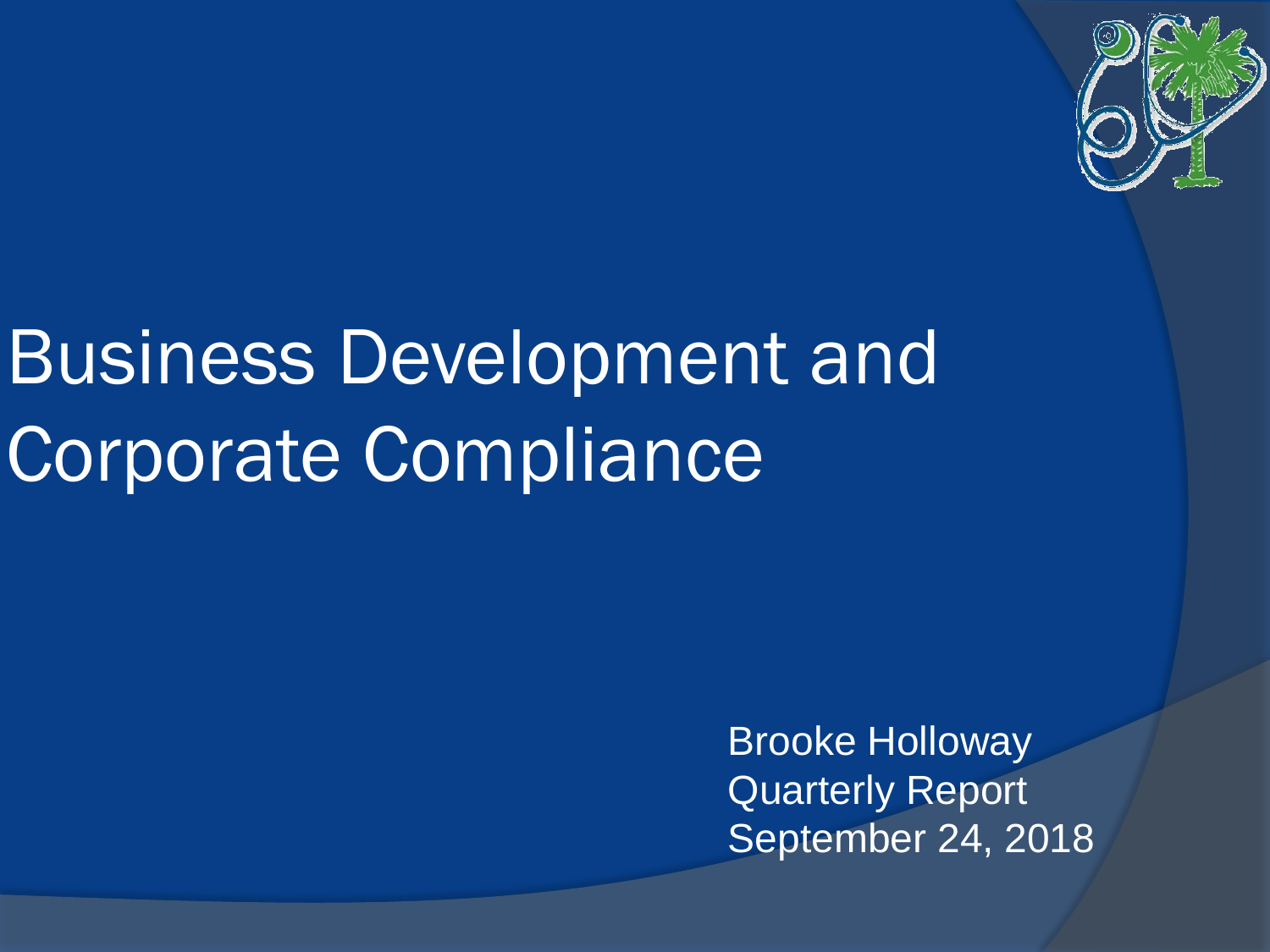# HR Update (Metrics)

- Since June 25 (Last Report)
	- 11 New Hires
		- o 7 Clinical Support Staff
		- 1 Patient Service Representative
		- o 1 Early Childhood Services Staff
		- 1 Pharmacy Tech
		- 1 Customer Service Representative
	- 1 New Performance Improvement Plan
		- 2 from last report successfully completed, 1 resulted in termination

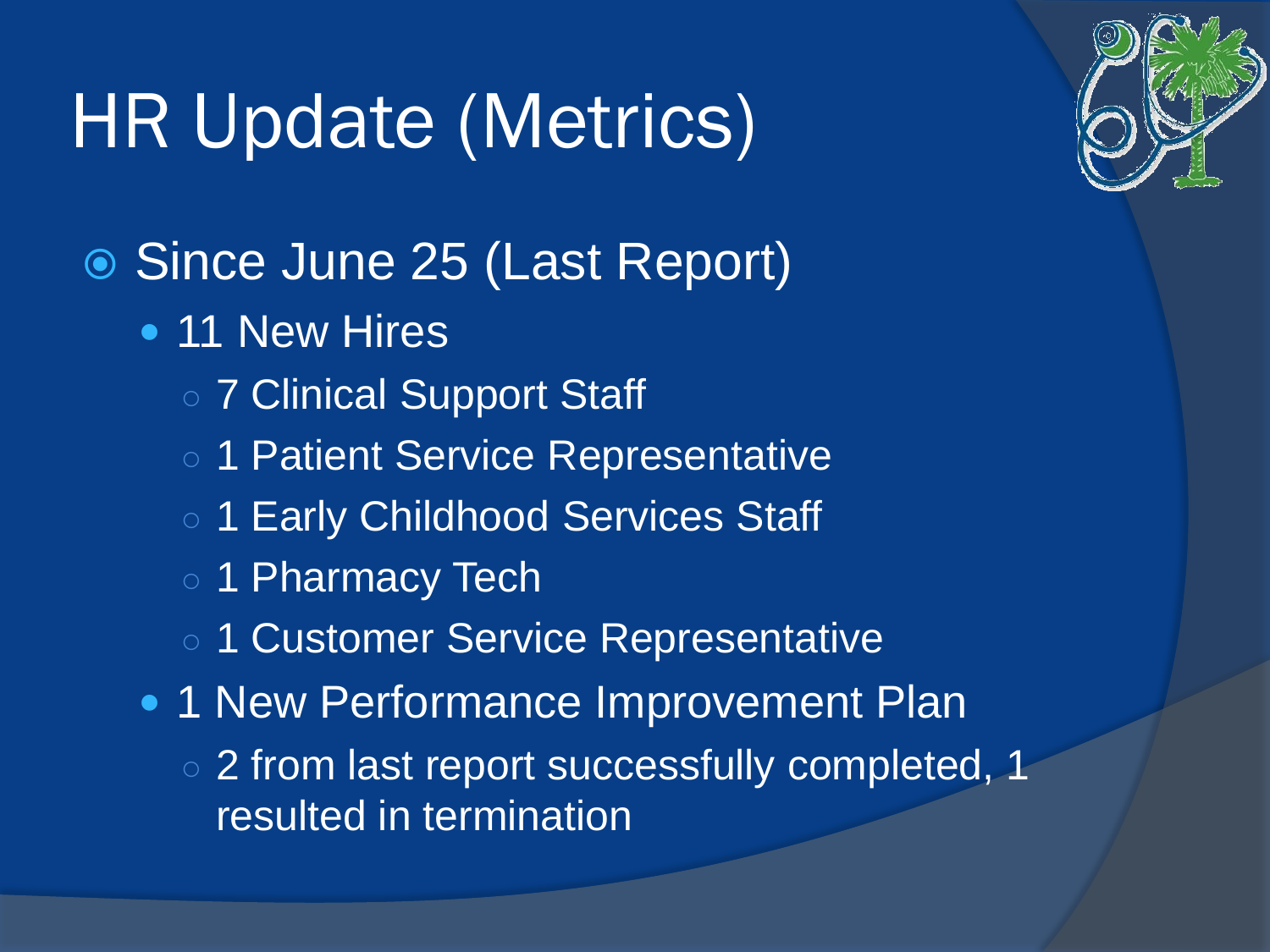# HR Update (Metrics)

- Since June 25 (Last Report)
	- 9 Separations
		- 8 Voluntary/1 Involuntary
			- 4 Clinical Support Staff
			- 1 Patient Service Representative
			- 1 Patient Account Representative
			- 1 Executive Assistant
			- 1 PA (Chelsea Castellone)
			- 1 Physician (Dr. Pfeiffer)

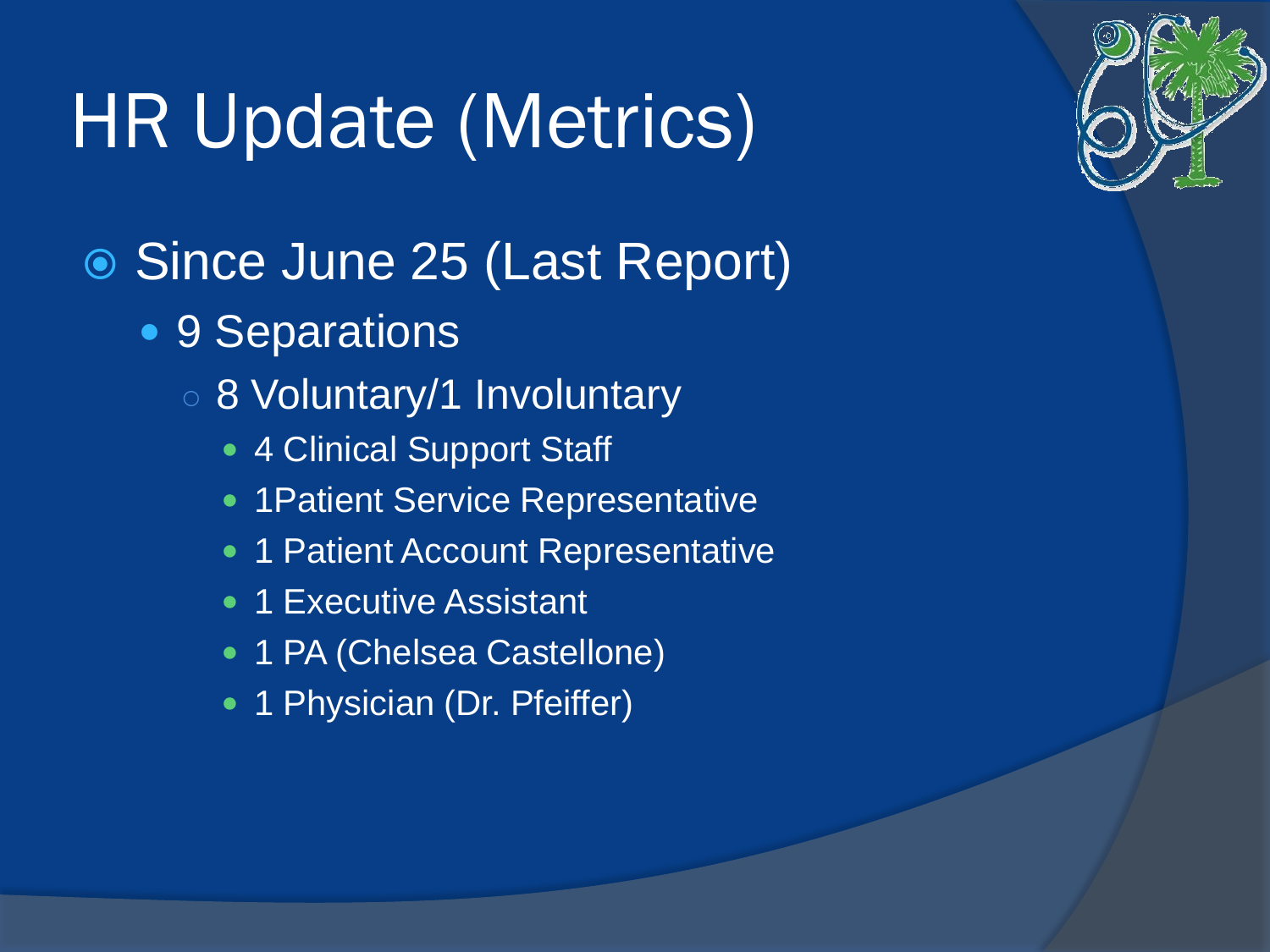## HR Update (Metrics)

Current Vacancies (non-provider)

- LC4: LPN
- Uptown: LPN
- Village: CMA
- 

**• Floater:** PSR, bilingual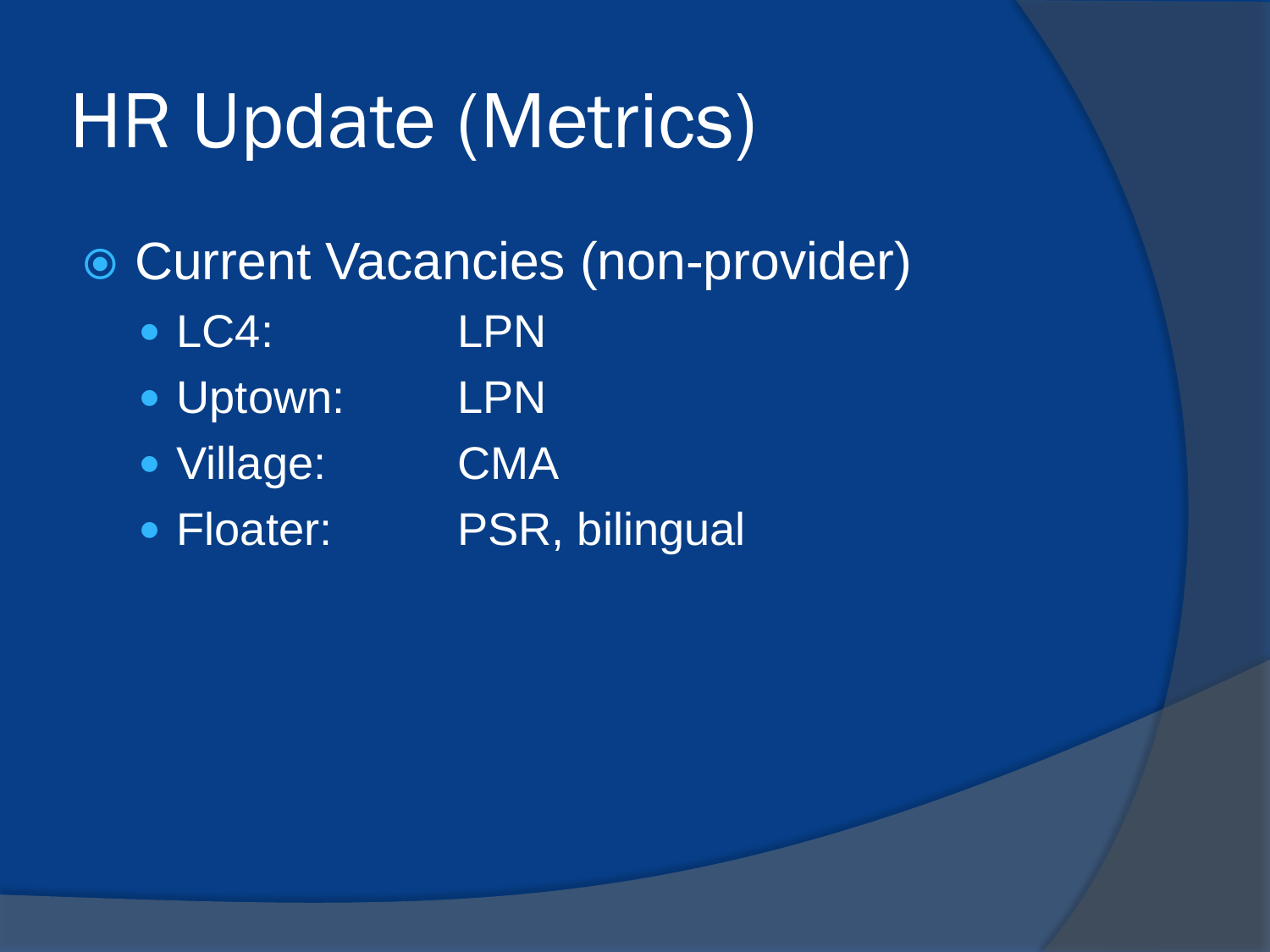### From the Desk of…Rachel (Marketing and Development Coordinator)

- Rachel has coordinated and supervised our first annual Safety Month!!!!
	- Rachel worked with the Risk Management Committee and supervisors to put together a training plan.
	- All staff are required to complete 15 safety modules on the MedTrainer system. So far, it is going really well. Of note, both pharmacies are done!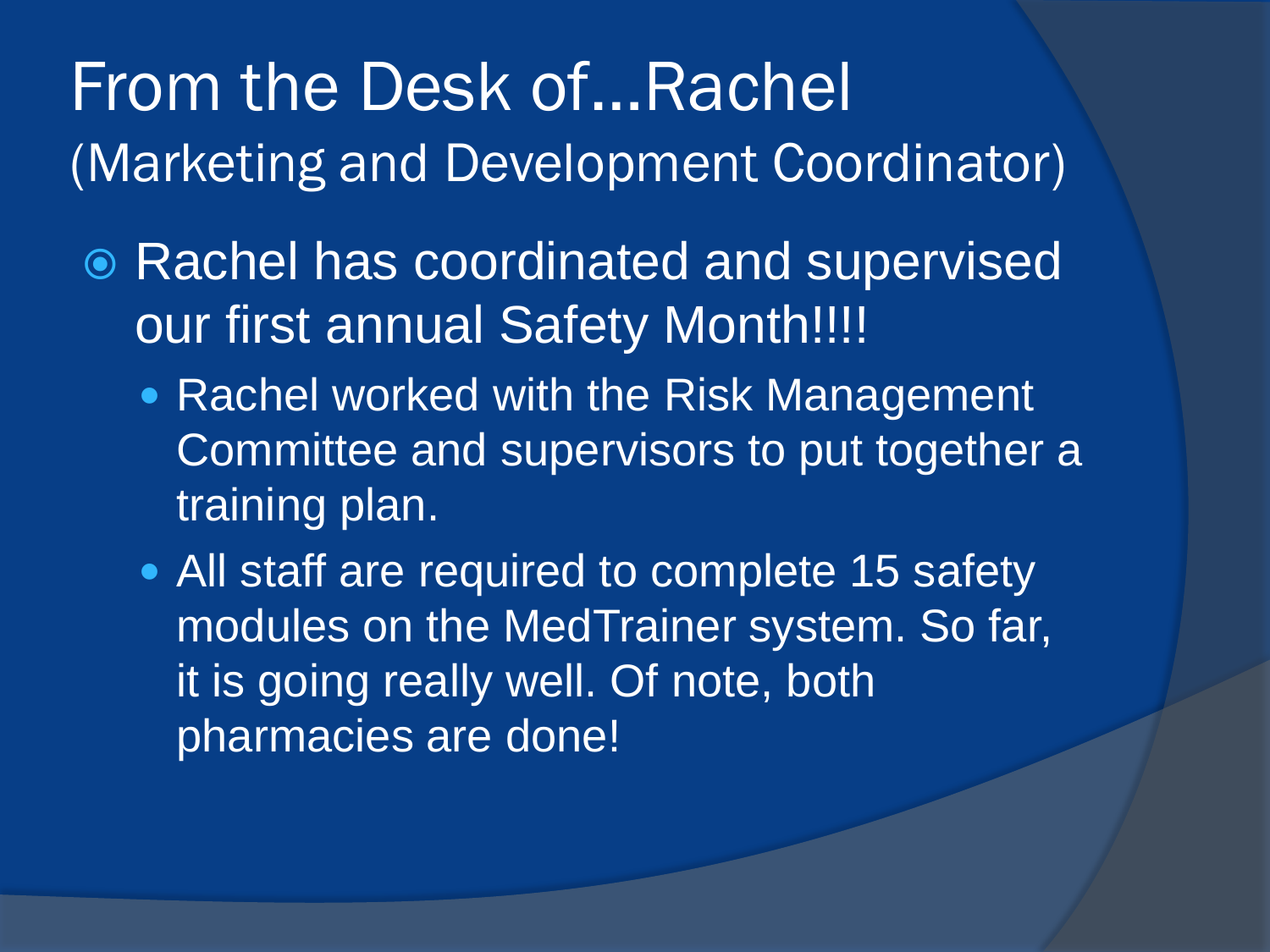### From the Desk of…Rachel (Marketing and Development Coordinator)

- The 15 Modules are:
	- Active Shooter
	- Airborne and Droplet Disease Transmission
	- Bloodborne Pathogens
	- Ergonomics and Injury
	- Fire Safety- Evacuating **Patients**
	- Fire Safety and Fire Extinguisher Types
	- General Safety
- **Hand Hygiene**
- Hazardous Communications
- Hazardous Waste Handling & Cleanup
- Infection Control and **Prevention**
- Personal Protective Equipment
- TB, Hepatitis, HIV/AIDS Awareness and Prevention
- Unlawful Harassment
- Workplace Violence Prevention and **Intervention**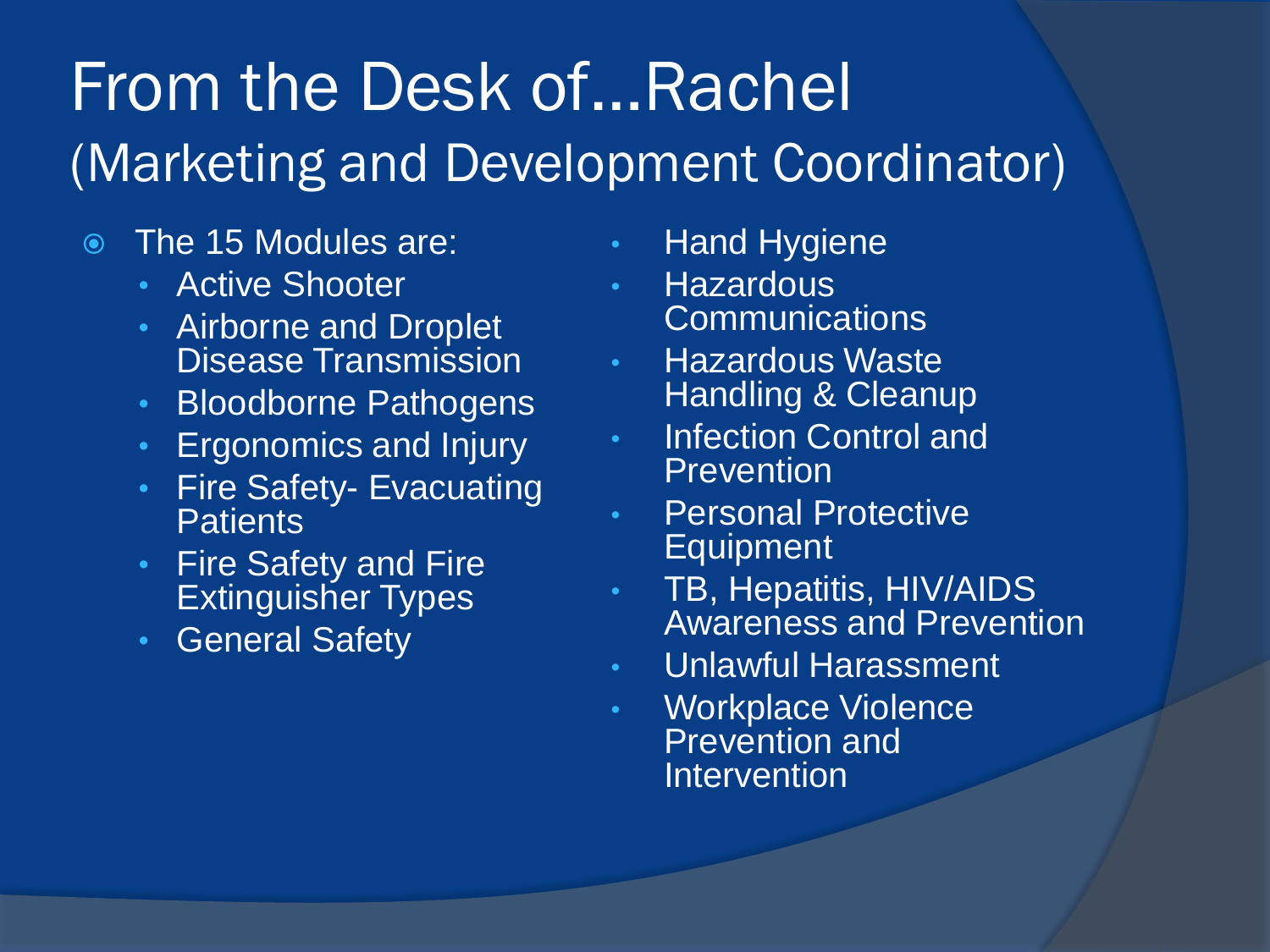### From the Desk of…Rachel (Marketing and Development Coordinator)

- Development/production of recruitment materials.
- $\circ$  **Increasing pediatric outreach to the Latino** Community in Clinton with bilingual materials.
- **Coordinating communication for an LPN** hiring blitz with ads in nursing publications, on the radio, and on social media.
- Synthesis of 2018 Employee Satisfaction Survey.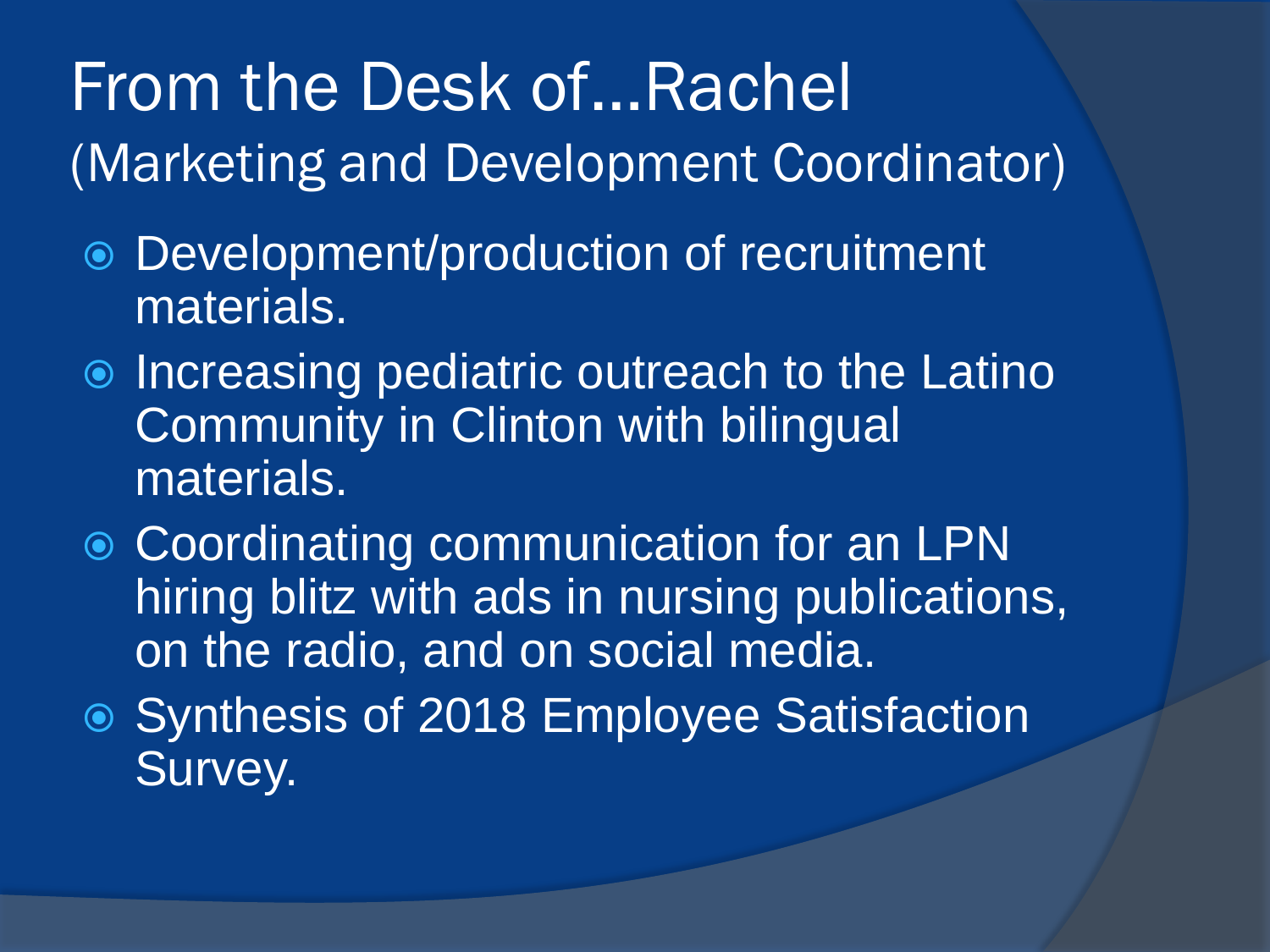From the Desk of…Kacie (Credentialing and Contract Management Specialist)

● Shelley and Kacie have been working on provider and nurse recruitment, working on a "recruit to retain" concept. They have been working with locum tenens and permanent placement firms to staff current vacancies. They are scheduling meetings with schools to develop a proactive recruiting approach.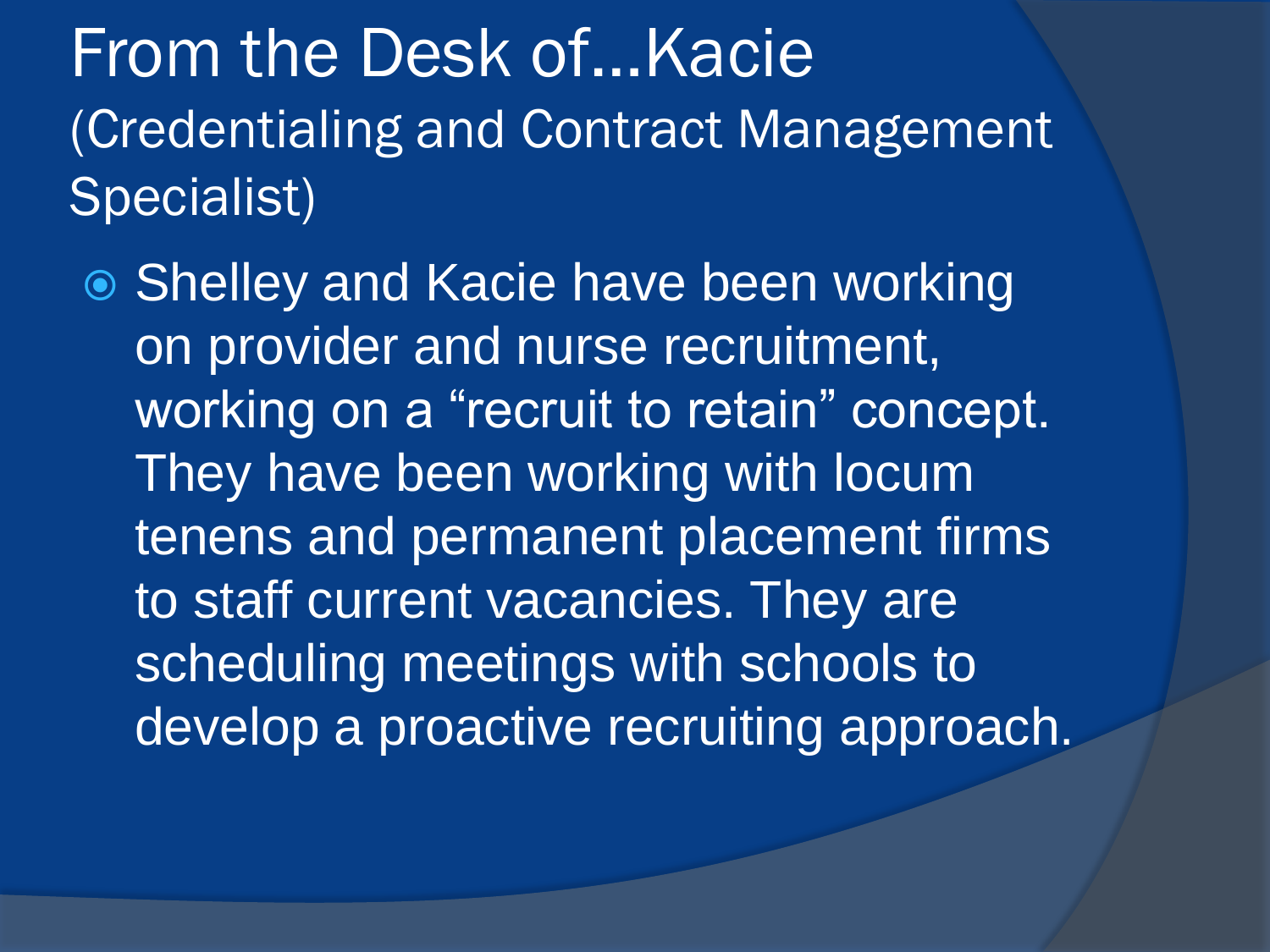From the Desk of…Kacie (Credentialing and Contract Management Specialist)

In It is time to have staff renew credentials, privileging, and various testing. Kacie plans to do this every two years on the even year to ensure consistency.

 We have reviewed our NP protocols and plan to have all of them renewed this year to reflect the recent LLR changes.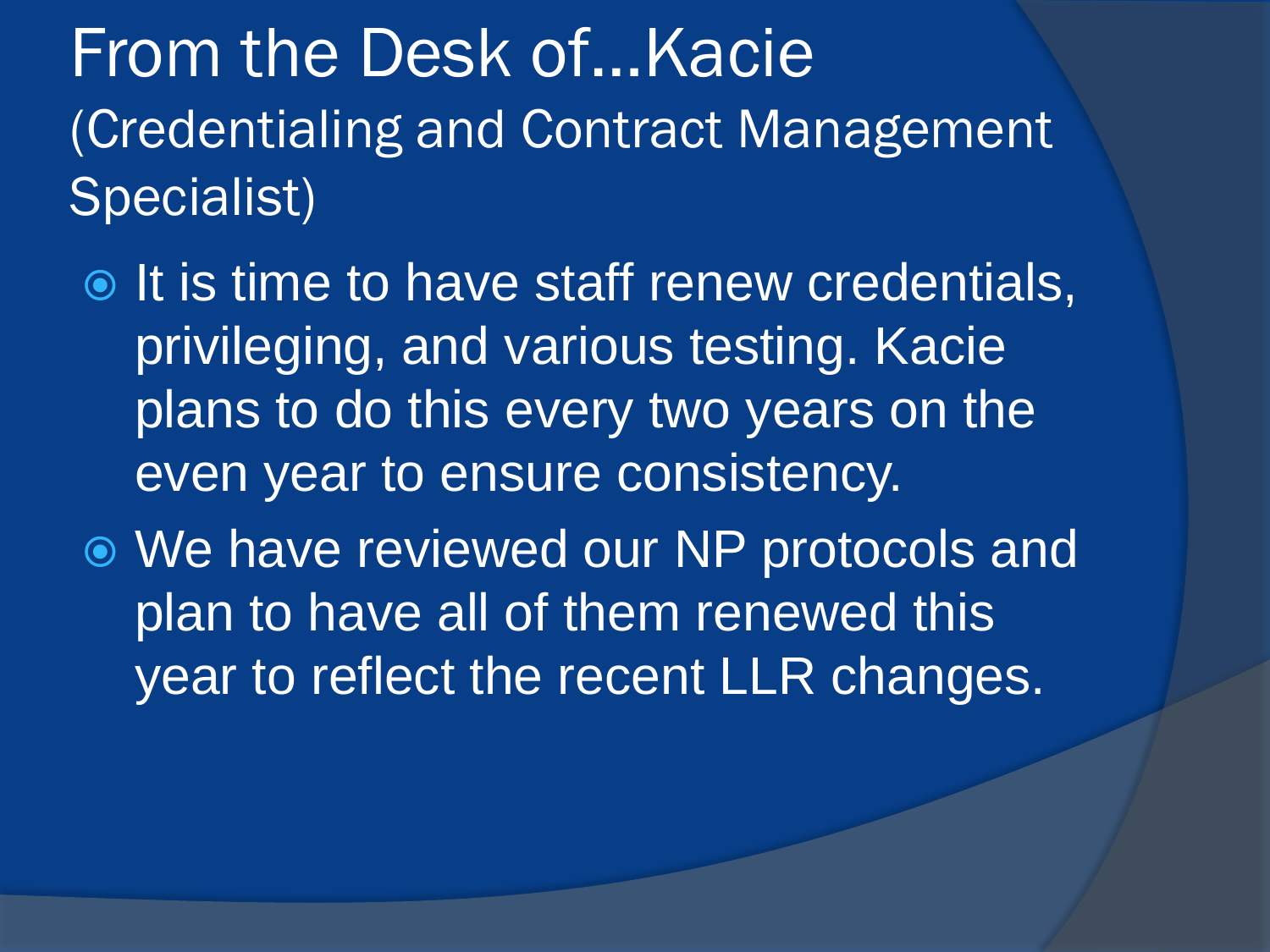#### From the Desk of…Shelley (Personnel Coordinator)

- Working with Kacie on provider and nurse recruitment and retention.
- We have had a lot of clinical support vacancies in the past quarter which has required a lot of time spent sorting candidates, scheduling interviews, making offers, and doing onboarding. Shelley is continuing to work with others in Admin as well as frontline supervisors to refine the hiring processes.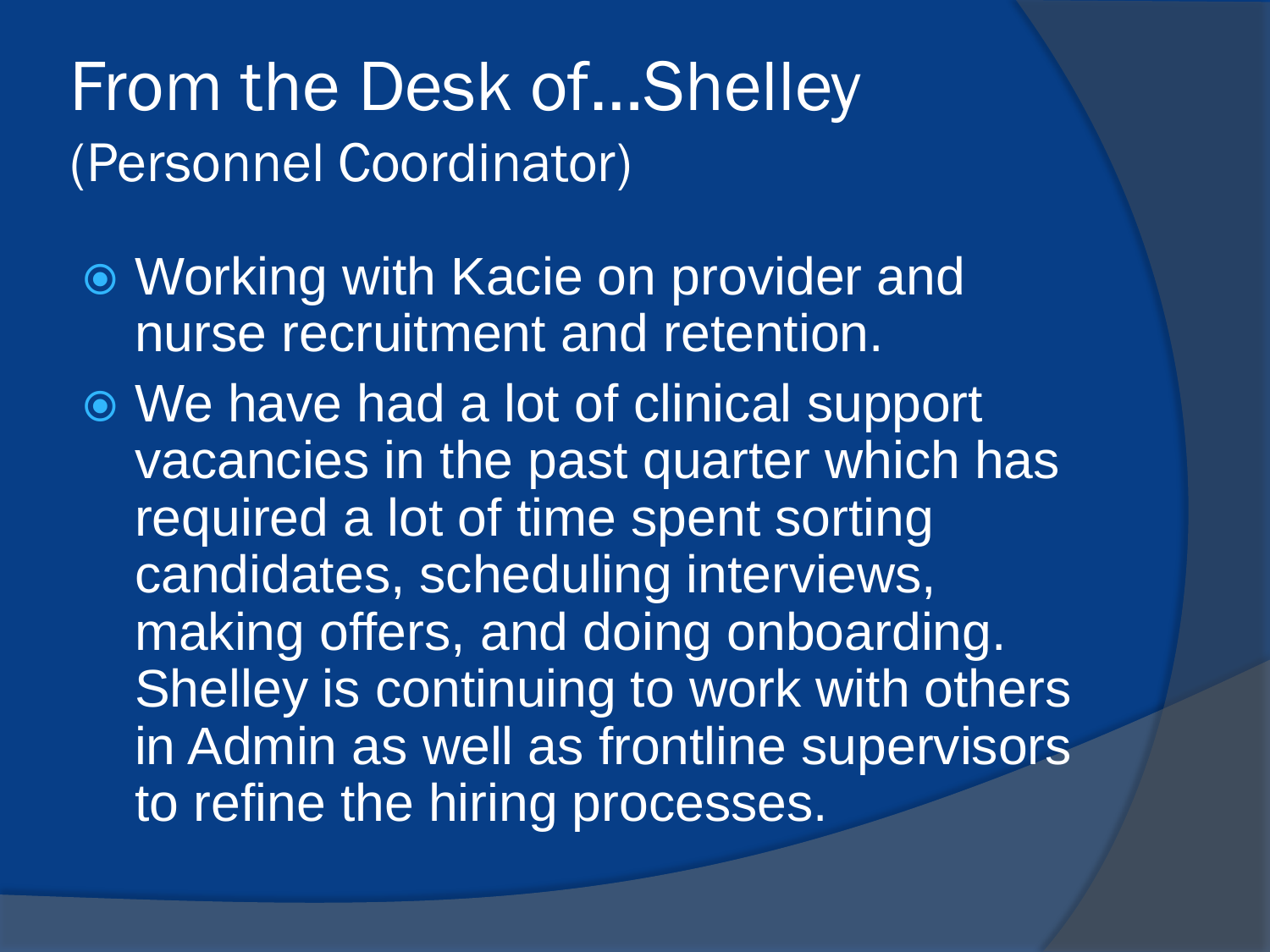### From the Desk of…Shantate (Community Health Specialist)

- **■** Shantate is in the process of completing recertification with CMS as a Certified Assistance Counselor
- Assisting with day-to-day implementation of the ChooseWell (contraceptive care) and SEPTEP (HIV) grant programs. Scheduling and coordinating all grant-related trainings.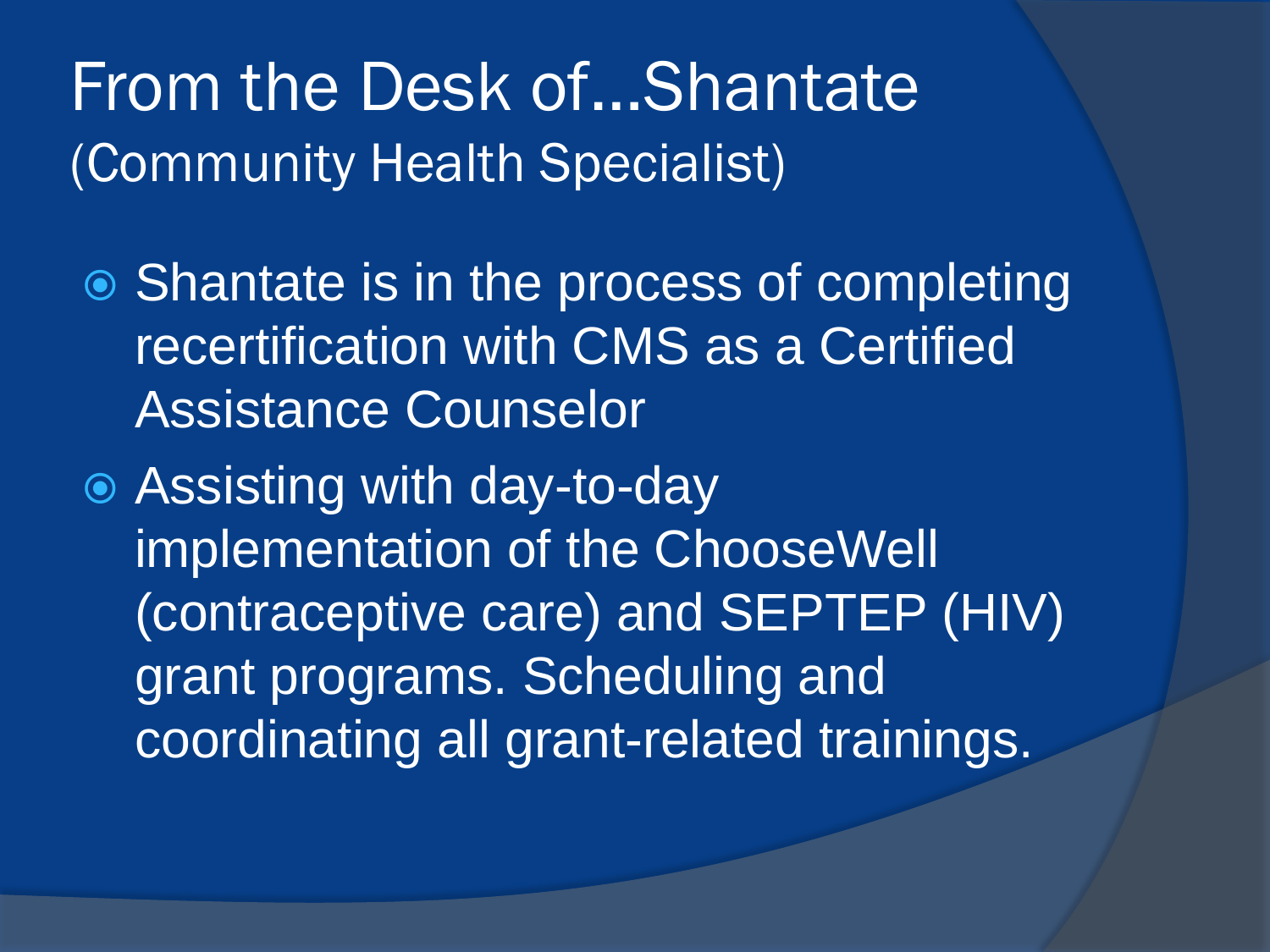### From the Desk of…Kathy (Community Health Specialist)

- $\odot$  Kathy is also working on recertification.
- **Continuing to coordinate Migrant Clinic** and work with the Migrant Health Committee to refine processes, and identify/address areas for improvement.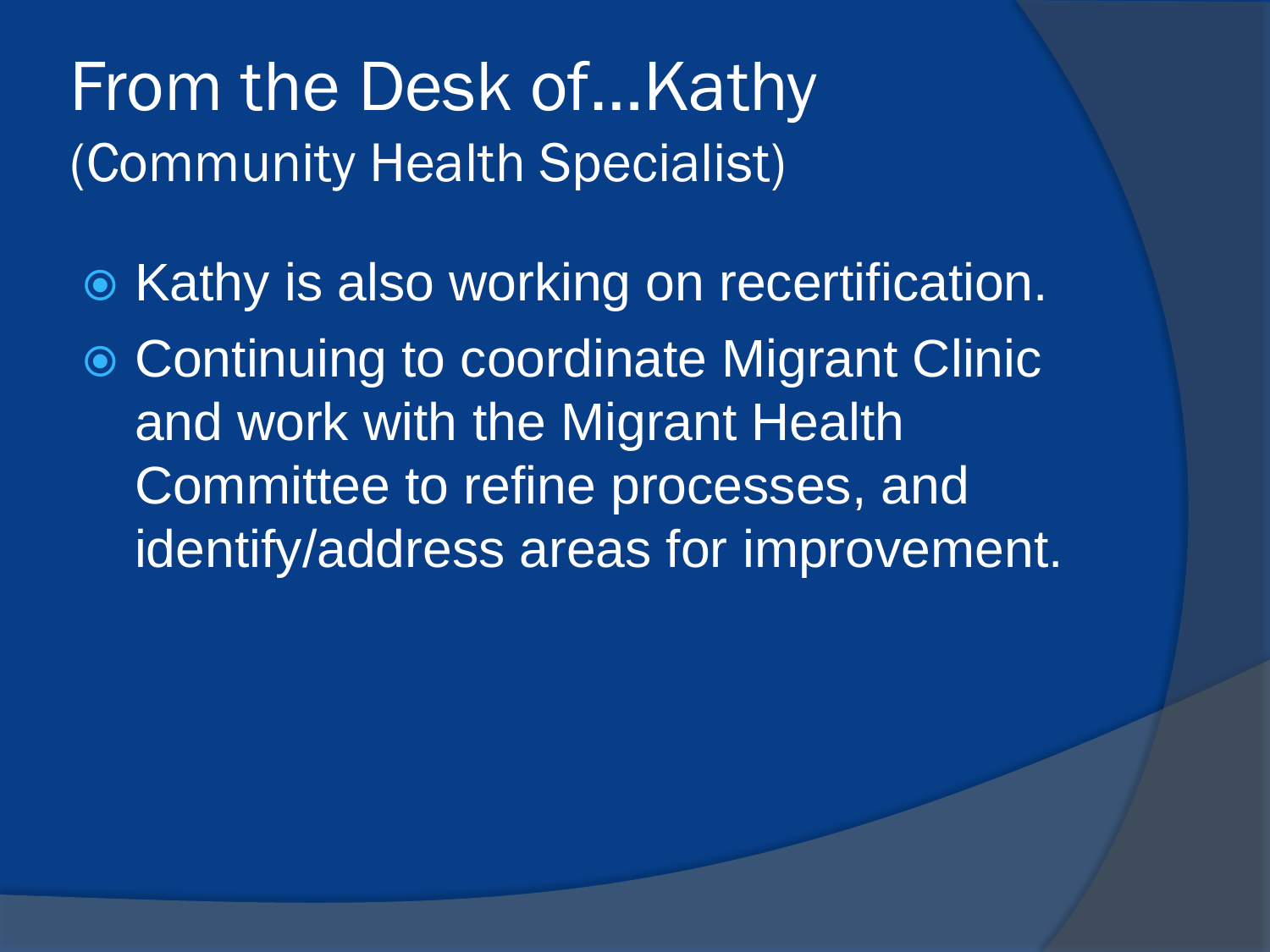# Benevolence Fund Update (Quarterly)



| 7/17/2018 | \$41.16  | Meds (CCP-Village) |
|-----------|----------|--------------------|
| 7/26/2018 | \$4.01   | Meds (CCP-Village) |
| 7/26/2018 | \$39.80  | Meds (CCP-Village) |
| 8/10/2018 | \$21.63  | Meds (CCP-Village) |
| 8/21/2018 | \$11.99  | Meds (CCP-Village) |
| 8/27/2018 | \$136.11 | Meds (CCP-Village) |
| 8/30/2018 | \$20.16  | Meds (CCP-Village) |
| 9/20/2018 | \$138.03 | Meds (CCP-Village) |
|           |          |                    |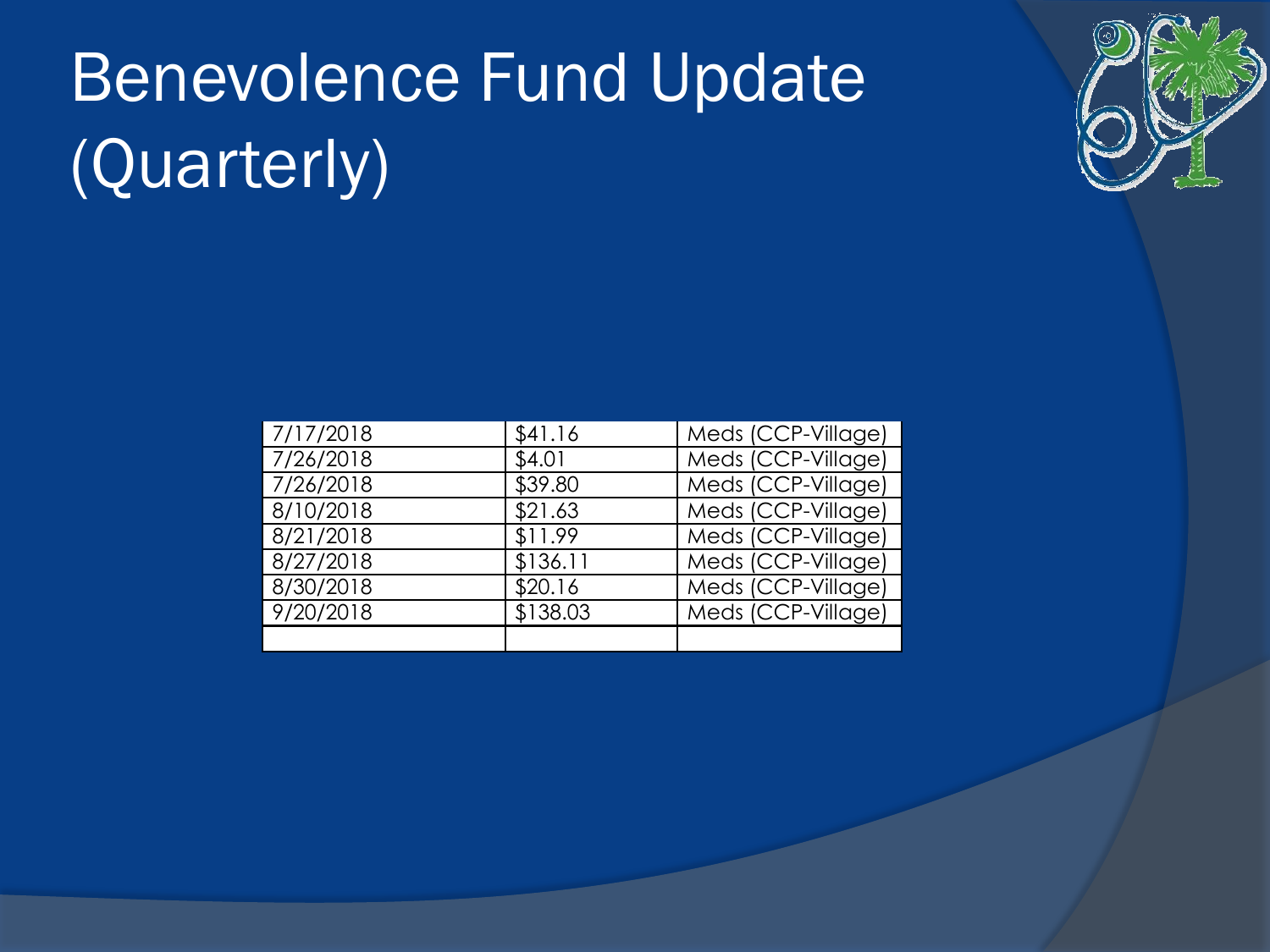## Special Projects Etc. (Development)

#### AIMS

- Behavioral Health Specialist hired
- SBIRT Implemented
- 40 Pt's screened "in" so far. 10 pts receiving some level of services. 4 pts in outpatient care, and 1 in inpatient.

#### ◎ SEPTEP

- Opt-out HIV testing fully implemented at Uptown
- Choose Well
	- **Just received notice of approval for 2019 today!**